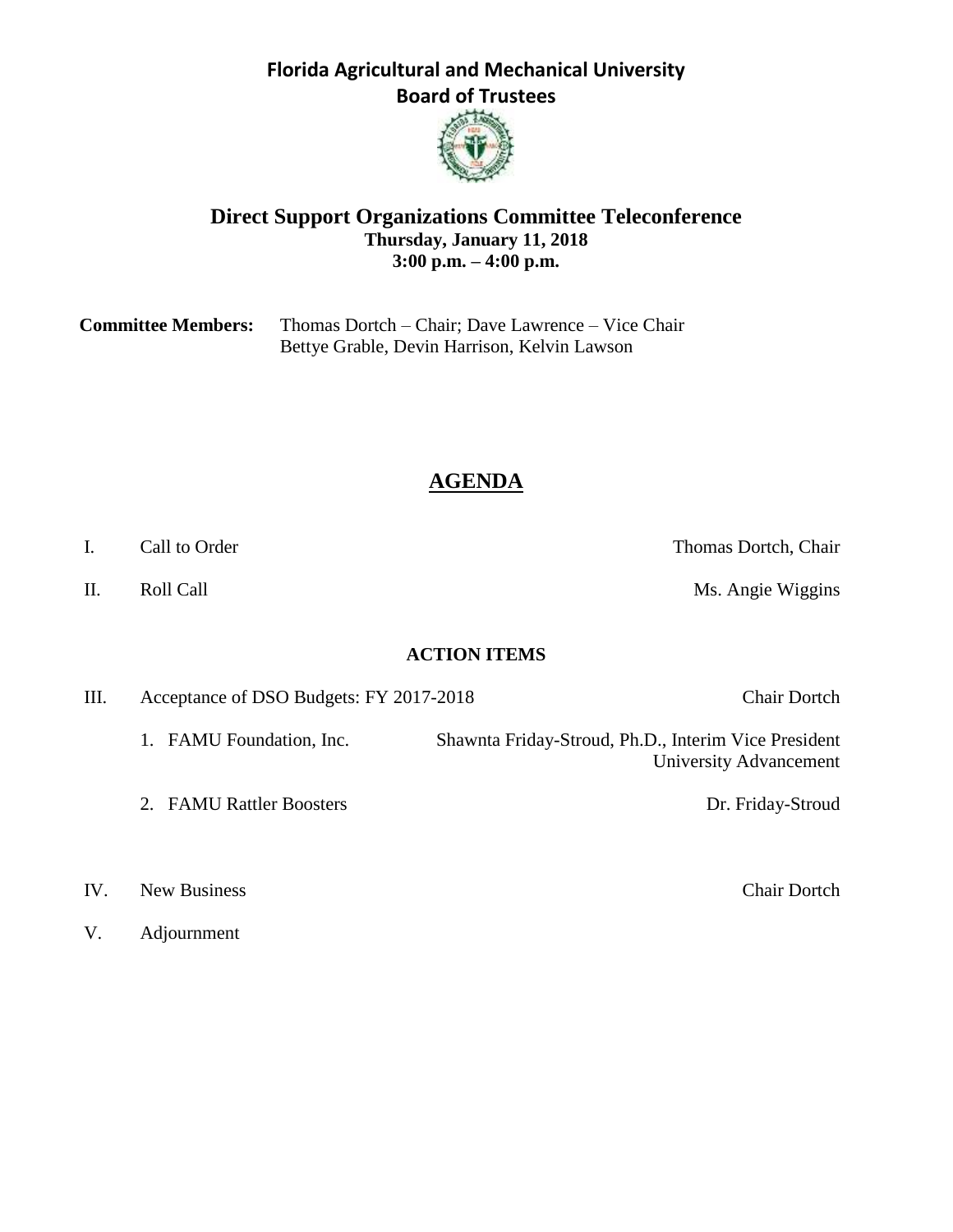**Florida Agricultural and Mechanical University Board of Trustees**



## **ACTION ITEM**

### **Direct Support Organizations Committee Thursday, January 11, 2018 Agenda Item: III. 1.**

|                        | <b>Item Origination and Authorization</b> |              |           |           |                                     |
|------------------------|-------------------------------------------|--------------|-----------|-----------|-------------------------------------|
|                        | Policy                                    | Award of Bid |           |           | Budget Amendment _____ Change Order |
|                        | Resolution                                | Contract     |           | Grant     | Other                               |
|                        |                                           |              |           |           |                                     |
|                        |                                           |              |           |           |                                     |
| <b>Action of Board</b> |                                           |              |           |           |                                     |
| Approved               | Approved w/ Conditions                    | Disapproved  | Continued | Withdrawn |                                     |

| Subject:               | Acceptance of DSO Budget: FAMU Foundation, Inc.                                                                                                                                                                    |
|------------------------|--------------------------------------------------------------------------------------------------------------------------------------------------------------------------------------------------------------------|
| <b>Rationale:</b>      | The revised FY 2017-2018 FAMU Foundation Budget is presented for acceptance by<br>the DSO Committee. The Foundation has been operating under the FY 2016-2017<br>Budget until the FY 2017-2018 Budget is approved. |
| Attachment:            | <b>Foundation Operating Budget (see Attachment)</b>                                                                                                                                                                |
| <b>Recommendation:</b> | Acceptance of the FAMU Foundation Operating Budget                                                                                                                                                                 |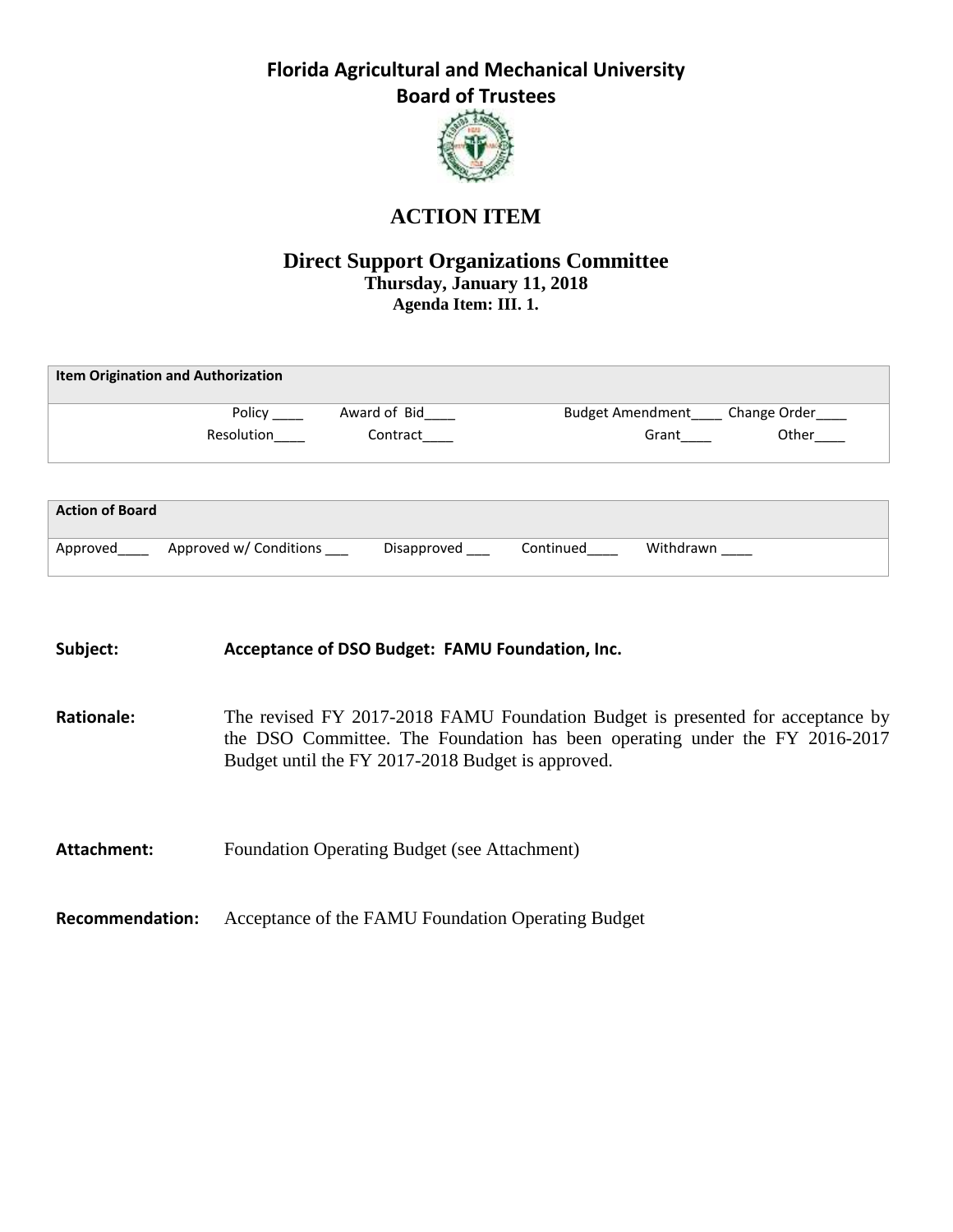#### **FAMU FOUNDATION, INC.**

### **APPROVED FY 2017-2018 OPERATING BUDGET w/ Proposed Revisions**

(Revised 2017-2018 Budget approved by BOD on 12/20/2017; pending approval by BOT)

|                                                                         | <b>APPROVED</b><br><b>BUDGET</b> | <b>Proposed</b><br><b>Revisions</b> | <b>REVISED</b><br><b>BUDGET</b> |                                    |
|-------------------------------------------------------------------------|----------------------------------|-------------------------------------|---------------------------------|------------------------------------|
| <b>REVENUE AND SUPPORT</b>                                              |                                  |                                     |                                 |                                    |
| <b>Operating Revenue</b>                                                | \$2,132,640                      |                                     | \$2,132,640                     |                                    |
| Endowment Administrative Fees [1.5%]<br>Incoming Gifts Fees [5% or 7%]* | \$1,781,640                      |                                     | \$1,781,640<br>\$300,000        | (1)                                |
| <b>Earnings on Non-Endowed Funds</b>                                    | \$300,000<br>$\mathfrak{g}_0$    |                                     | $\mathfrak{g}_0$                | $\overline{(2)}$<br>$\overline{3}$ |
| Admin Fees on Miscellaneous Revenue                                     | \$45,000                         |                                     | \$45,000                        | (4)                                |
| Admin Fees on Disbursements                                             | \$6,000                          |                                     | \$6,000                         | $\overline{(5)}$                   |
| <b>License Tags Revenue</b>                                             | \$425,000                        |                                     | \$425,000                       |                                    |
| Rents & Fees 625 E TN ST                                                | \$75,000                         | $($ \$10,000 $)$<br>(S67,000)       | \$65,000<br>\$18,000            | (6)                                |
| <b>Contingency Revenue</b><br><b>TOTAL REVENUE AND SUPPORT</b>          | \$85,000<br>\$2,717,640          | (S77,000)                           | \$2,640,640                     | (14)                               |
|                                                                         |                                  |                                     |                                 |                                    |
| <b>EXPENDITURES</b><br><b>Foundation Operations</b>                     |                                  |                                     |                                 |                                    |
| <b>Staff Salaries and Benefits</b>                                      | \$959,036                        | (S249, 871)                         | \$709,165                       | (7)                                |
| <b>Contractual Services</b>                                             | \$16,300                         | \$8,700                             | \$25,000                        |                                    |
| General Counsel & Legal Services                                        | \$48,000                         |                                     | \$48,000                        |                                    |
| Auditing and Accounting Services                                        | \$55,000                         |                                     | \$55,000                        |                                    |
| <b>Foundation Board Support</b>                                         | \$116,000                        | (S25,000)                           | \$91,000                        | (8)                                |
| <b>Staff Travel</b>                                                     | \$45,000                         | $($ \$15,000 $)$                    | \$30,000                        | (9)                                |
| Memberships & Subscriptions                                             | \$5,000                          |                                     | \$5,000                         |                                    |
| Insurance                                                               | \$22,000                         |                                     | \$22,000                        |                                    |
| Janitorial Services                                                     | \$22,000                         |                                     | \$22,000                        |                                    |
| Office Security Monitoring                                              | \$10,000                         |                                     | \$10,000                        |                                    |
| Office Utilities                                                        | \$62,000                         | \$14,000                            | \$76,000                        |                                    |
| Pest Control                                                            | \$4,000                          |                                     | \$4,000                         |                                    |
| Grounds Maintenance                                                     | \$12,000                         |                                     | \$12,000                        |                                    |
| <b>Software Maintenance</b>                                             | \$53,000                         | \$45,500                            | \$98,500                        | (10)                               |
| Telephone                                                               | \$2,500                          |                                     | \$2,500                         |                                    |
| Office Equipment/Furniture                                              | \$10,000                         | \$20,000                            | \$30,000                        |                                    |
| Materials, Printing & Postage                                           | \$30,000                         |                                     | \$30,000                        |                                    |
| 625 E TN Street Renovations                                             | \$50,000                         |                                     | \$50,000                        |                                    |
| 625 E TN Street Reserve Fund                                            | \$0                              |                                     | \$0                             |                                    |
| <b>Bank Fees</b>                                                        | \$5,000                          |                                     | \$5,000                         |                                    |
| <b>Donor Outreach Support / Other</b>                                   | \$2,229                          | \$25,671                            | \$27,900                        | (11)                               |
| <b>Operating Contingency</b>                                            | \$10,000                         | \$5,000                             | \$15,000                        |                                    |
| <b>Total Foundation Operations</b>                                      | \$1,539,065                      | $($ \$171,000 $)$                   | \$1,368,065                     |                                    |
| <b>Office of University Advancement</b>                                 |                                  |                                     |                                 |                                    |
| <b>Advancement Operations/Development Support</b>                       | \$80,000                         |                                     | \$80,000                        |                                    |
| Fundraising Activities [75% lic tag rev]                                | \$318,750                        |                                     | \$318,750                       |                                    |
| <b>Total Office of University Advancement</b>                           | \$398,750                        | \$0                                 | \$398,750                       |                                    |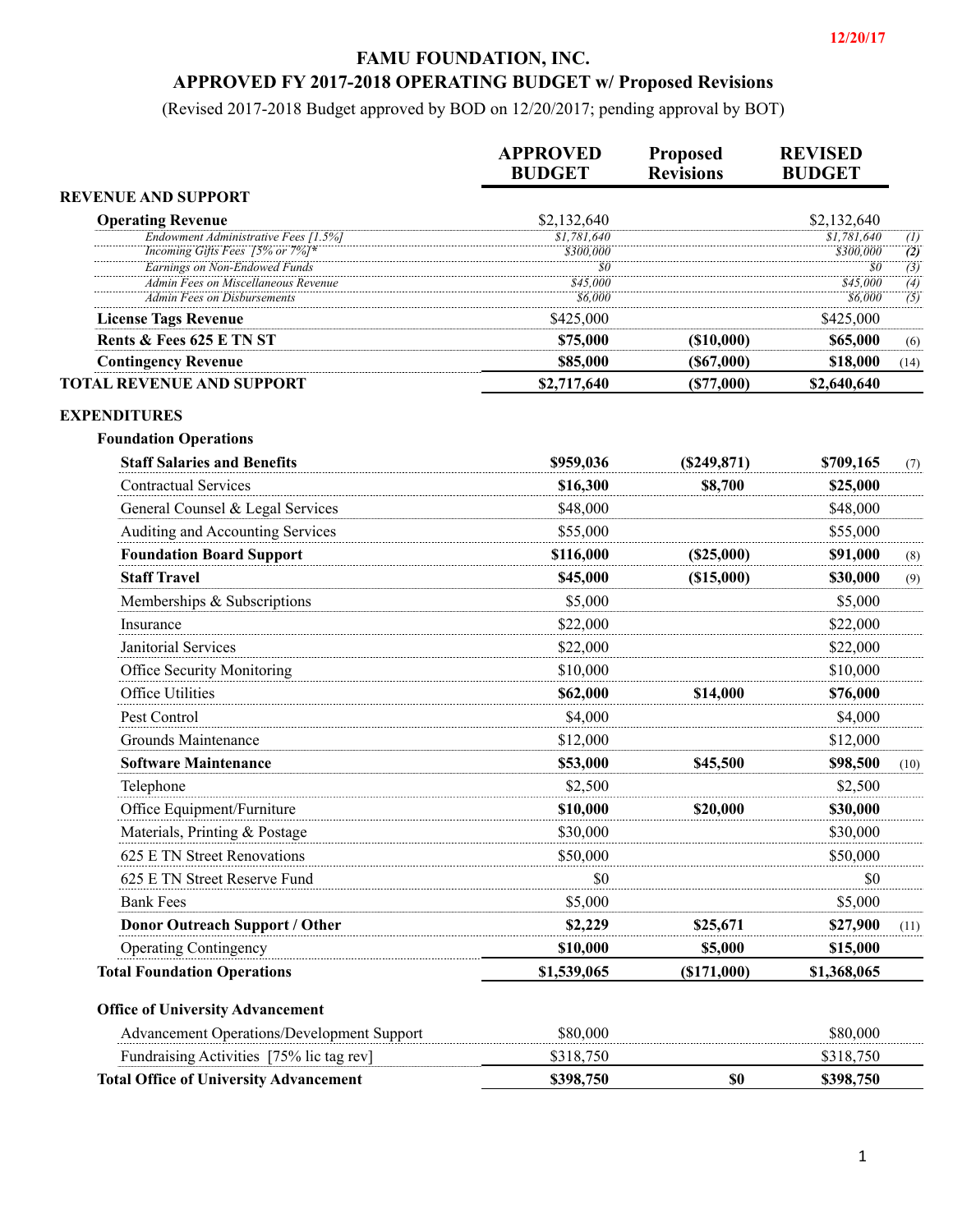|                                                                | <b>APPROVED</b><br><b>BUDGET</b>                                                                                                                                                                                                                                                                                                                             | Proposed<br><b>Revisions</b> | <b>REVISED</b><br><b>BUDGET</b> |      |
|----------------------------------------------------------------|--------------------------------------------------------------------------------------------------------------------------------------------------------------------------------------------------------------------------------------------------------------------------------------------------------------------------------------------------------------|------------------------------|---------------------------------|------|
| <b>University Support</b>                                      |                                                                                                                                                                                                                                                                                                                                                              |                              |                                 |      |
| University President Compensation                              | \$0                                                                                                                                                                                                                                                                                                                                                          |                              | \$0                             |      |
| Interim University President Compensation                      | \$233,090                                                                                                                                                                                                                                                                                                                                                    |                              | \$233,090                       |      |
| Office of the President/Spec Request                           | \$10,000                                                                                                                                                                                                                                                                                                                                                     | \$17,000                     | \$27,000                        |      |
| University Auxiliary Support                                   | \$250,485                                                                                                                                                                                                                                                                                                                                                    |                              | \$250,485                       |      |
| <b>Board of Trustees Assessment</b>                            | \$36,000                                                                                                                                                                                                                                                                                                                                                     | \$10,000                     | \$46,000                        |      |
| <b>Board of Governors Assessment</b>                           | \$14,000                                                                                                                                                                                                                                                                                                                                                     |                              | \$14,000                        |      |
| Lobbying Expenses                                              | \$70,000                                                                                                                                                                                                                                                                                                                                                     |                              | \$70,000                        |      |
| University Stadium Support                                     | \$60,000                                                                                                                                                                                                                                                                                                                                                     |                              | \$60,000                        |      |
| License Tags Scholarships [25% lic tags rev]                   | \$106,250                                                                                                                                                                                                                                                                                                                                                    |                              | \$106,250                       |      |
| <b>Athletics Salary Support</b>                                | \$0                                                                                                                                                                                                                                                                                                                                                          | \$67,000                     | \$67,000                        | (12) |
| <b>Total University Support</b>                                | \$779,825                                                                                                                                                                                                                                                                                                                                                    | \$94,000                     | \$873,825                       | (13) |
| <b>TOTAL EXPENDITURES</b>                                      | \$2,717,640                                                                                                                                                                                                                                                                                                                                                  | (S77,000)                    | \$2,640,640                     |      |
| <b>REVENUE LESS EXPENDITURES</b>                               | \$0                                                                                                                                                                                                                                                                                                                                                          | \$0                          | \$0                             |      |
| <b>NOTES:</b>                                                  |                                                                                                                                                                                                                                                                                                                                                              |                              |                                 |      |
| Operating Revenue - Endowment Administrative Fee<br>(1)        | Annual administrative fee of 1.5% on \$120,580,049, the 12 quarter average<br>market value of the total Investment Portfolio, charged to each endowment.<br>Seven Endowment funds currently have lower than 1.5% fee.                                                                                                                                        |                              |                                 |      |
| Operating Revenue - Incoming<br>Gift Fees<br>(2)               | Incoming gifts below \$5K are charged 7%, gifts of \$5K and above are<br>charged 5%. Projected cash gifts of \$6M. Additional fundraisers to support<br>Campaign. * Based on my preliminary assessment of last year's actual, and<br>the account balance as of today, I am noting that \$150,000 is a more realistic<br>projection. (Friday-Stroud, 1/8/18)* |                              |                                 |      |
| Operating Revenue - Earnings on Non-Endowed Funds<br>(3)       | With the change to the Spend Policy in 2014 to calculate spend and admin<br>fees on the 12 quarter average total Investment Portfolio, the earnings on<br>Non-Endowed funds are now categorized under Operating Revenue -<br>Endowment Administrative Fee.                                                                                                   |                              |                                 |      |
| Operating Revenue - Admin Fees on Miscellaneous Revenue<br>(4) | New 7% fee for payments received on non-gifts (dues, subscription,<br>registrations, etc.). Revenue estimated at \$640K.                                                                                                                                                                                                                                     |                              |                                 |      |
| Operating Revenue - Admin Fees on Disbursements<br>(5)         | Check processing fee of \$2.50 at estimated 2,400 checks to be processed.                                                                                                                                                                                                                                                                                    |                              |                                 |      |
| Rents & Fees 625 E TN ST<br>(6)                                | Decrease due to no tenants and half way through the fiscal year. Anticipated<br>rental income for building.                                                                                                                                                                                                                                                  |                              |                                 |      |
| <b>Staff Salaries and Benefits</b><br>(7)                      | Decreased three vacant Fundraising positions by \$48,137 and removed the<br>portion of E&G paid Fundraising salaries at \$201,734 to redirect funds to<br>Athletics salary supplement                                                                                                                                                                        |                              |                                 |      |
| <b>Foundation Board Support</b><br>(8)                         | Line title changed to more accurately describe expenditures, non-board<br>meeting expenses included with Others.                                                                                                                                                                                                                                             |                              |                                 |      |
| <b>Staff Travel</b><br>(9)                                     | Decreased by \$15K to redirect funds to Athletics salary supplement                                                                                                                                                                                                                                                                                          |                              |                                 |      |
| Software Maintenance<br>(10)                                   | Increased by \$45.5K to redirect funds paid for Fundraising software;<br>Raiser's Edge Fundraising Solutions \$32K annually, \$13.5K NetCommunity<br>annually.                                                                                                                                                                                               |                              |                                 |      |
| Donor Outreach Support / Other<br>(11)                         | Budget line updated to include funds of \$25,671 redirected from Foundation<br>Board Support, titled as Donor Outreach Support.                                                                                                                                                                                                                              |                              |                                 |      |
| <b>Athletics Salary Support</b><br>(12)                        | New budget line item of \$67,000 for University Support - University request<br>for \$134K adjusted for remaining six months of fiscal year                                                                                                                                                                                                                  |                              |                                 |      |
| <b>Total University Support</b><br>(13)                        | Increased by \$94,000 for Athletics salary support and University Support<br>Reduction for 50% of \$134K requested for Coach's salary since half of fiscal                                                                                                                                                                                                   |                              |                                 |      |
| Contingency Revenue<br>(14)                                    | year has passed.                                                                                                                                                                                                                                                                                                                                             |                              |                                 |      |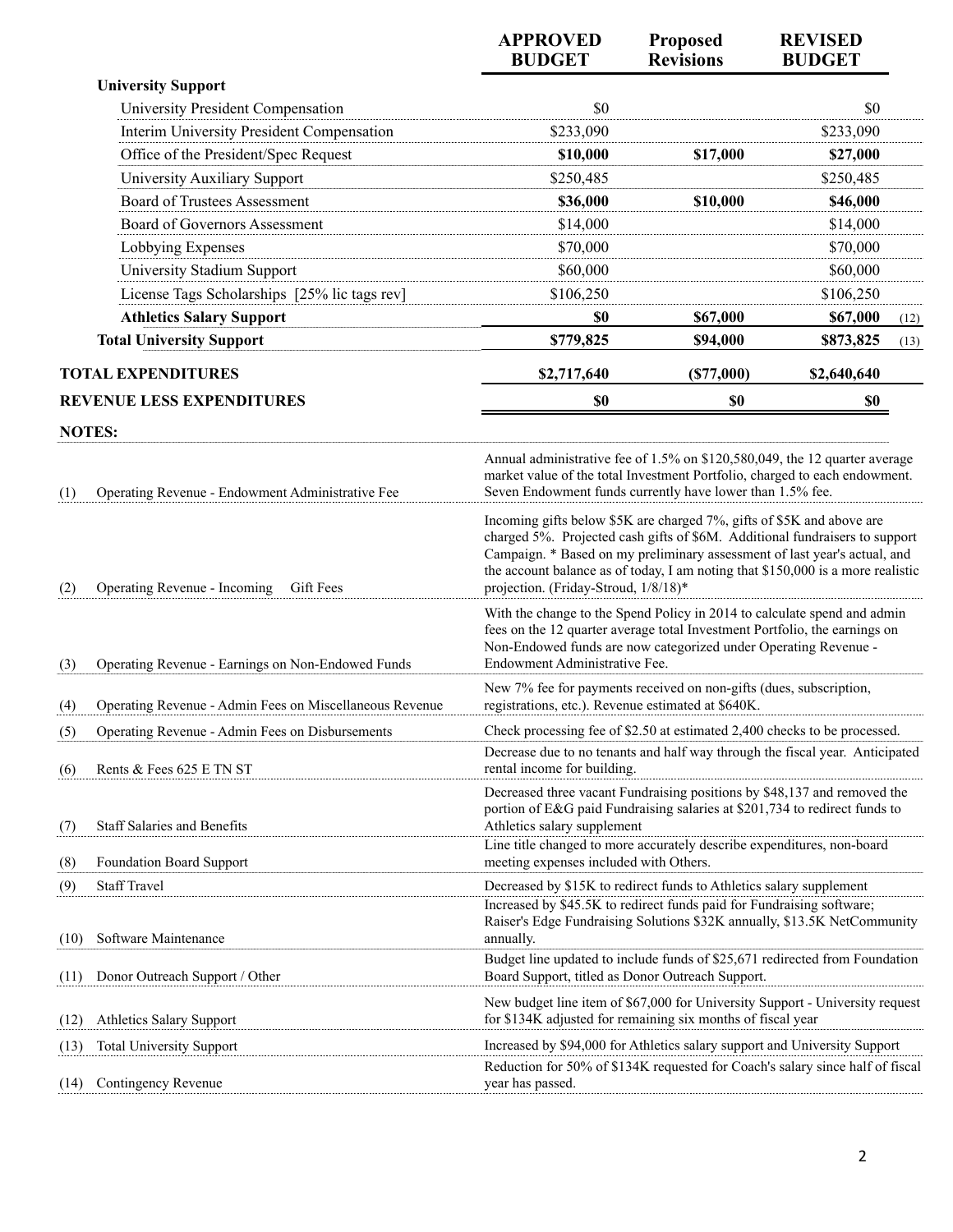## **Florida Agricultural and Mechanical University Board of Trustees**



## **ACTION ITEM**

#### **Direct Support Organizations Committee Thursday, January 11, 2018 Agenda Item: III. 2.**

| <b>Item Origination and Authorization</b> |            |              |                                     |       |
|-------------------------------------------|------------|--------------|-------------------------------------|-------|
|                                           | Policy     | Award of Bid | Budget Amendment _____ Change Order |       |
|                                           | Resolution | Contract     | Grant                               | Other |
|                                           |            |              |                                     |       |
| <b>Action of Board</b>                    |            |              |                                     |       |

| Subject: | <b>Acceptance of DSO Budget: FAMU Rattler Boosters</b> |  |
|----------|--------------------------------------------------------|--|

Approved Approved W/ Conditions Disapproved Continued Withdrawn

**Rationale:** The FY 2017-2018 Budget for the Rattler Boosters was made available during the DSO Committee Meeting held November 29, 2017. The Boosters' Budget was placed on hold to provide the former Vice President for University Advancement, George Cotton, Sr., an opportunity to review and to bring back a recommendation to the Committee as is the process in place for DSO's.

> Dr. Shawnta Friday-Stroud, Interim Vice President for University Advancement, has reviewed the Budget and recommends acceptance by the DSO Committee.

**Attachment:** FAMU Rattler Boosters (see Attachment)

**Recommendation:** Acceptance of the FAMU Rattler Boosters Budget